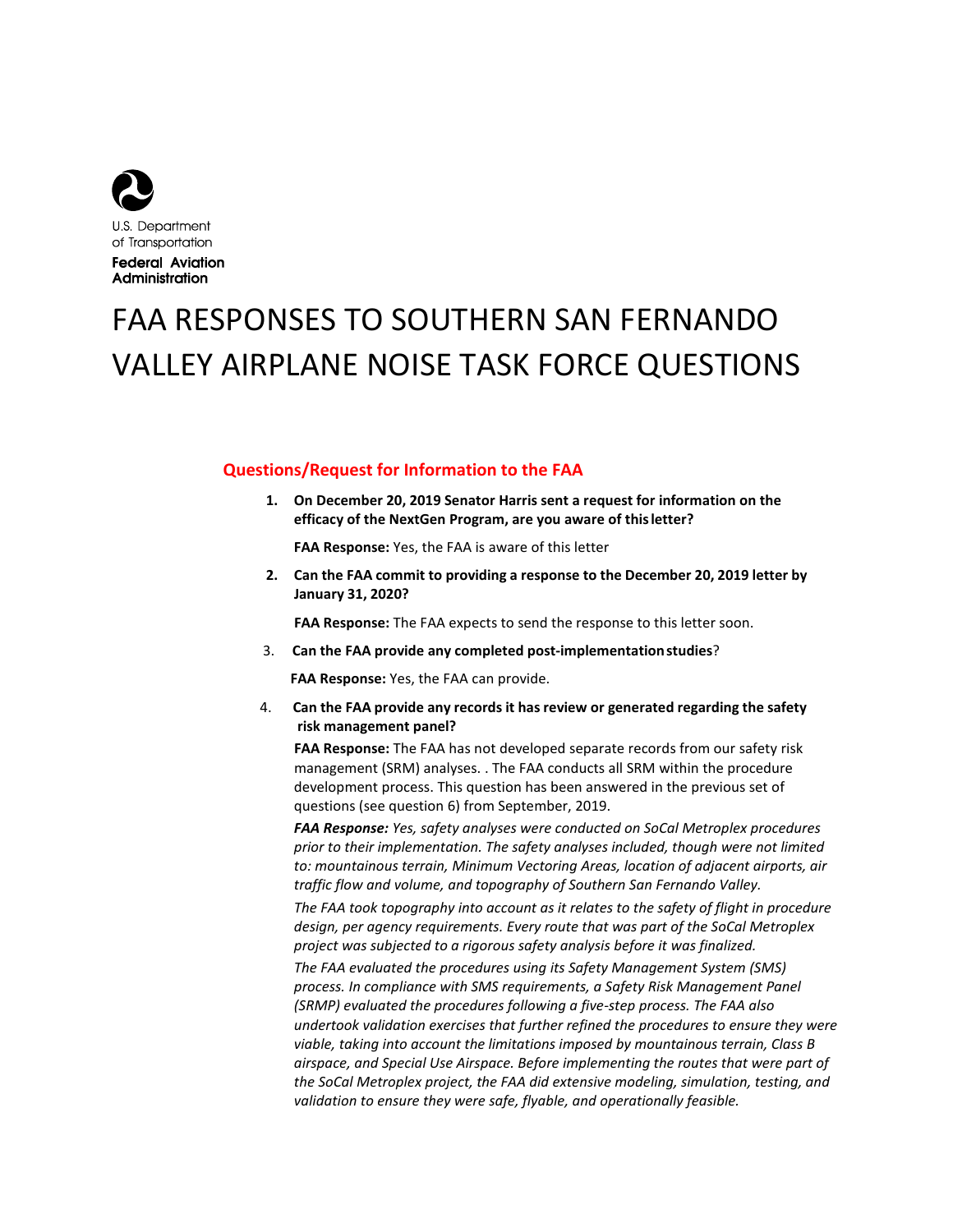*Additionally, the noise model that the FAA used accounted for terrain. The model - the Noise Integration Routing System (NIRS) – accounted for changes in elevation*.

#### **5. Can the FAA provide documents it generated orreview in conducting noise model?**

**FAA Response:** Yes, the Southern California Metroplex Project Noise Technical Report discusses the FAA's noise analysis and is available on the Southern California Metroplex Project website:

[http://www.metroplexenvironmental.com/docs/socal\\_metroplex/final/SoCal\\_Metrop](http://www.metroplexenvironmental.com/docs/socal_metroplex/final/SoCal_Metroplex_Noise_Technical_Report_Final_20160822.pdf) [lex\\_Noise\\_Technical\\_Report\\_Final\\_20160822.pdf](http://www.metroplexenvironmental.com/docs/socal_metroplex/final/SoCal_Metroplex_Noise_Technical_Report_Final_20160822.pdf)

## **6. Can the FAA clarify if their separation safety standards are either 3 nm or 1000 feet in elevation? Are both required or one or the other?**

**FAA Response:** The FAA provided a verbal response to this question at the January 15, 2020 Task Force meeting. The aircraft separation requirements in the airspace around airports is EITHER 3 nautical miles of lateral separation or 1,000 feet vertical separation.

### 7. **How often does the FAA seek public feedback on the navigation of their website? Can the FAA conduct additional feed-back?**

**FAA Response:** For any feedback, the FAA has a "Contact Us" link on the bottom of the page where one can click and respond.

## **8. Section 176 of the Reauthorization timeline the FAA submitted, what is the status of the review and when will the report be available?**

**FAA Response:** Sec. 176 – the FAA is reviewing the report associated with Sec. 176 and will release it as soon as possible. We will ensure you receive a copy when it is releasable.

### **9. Section 177 of the Reauthorization timeline the FAA submitted, can you please provide a scope and does the NAS have an abstract describing what they willreview?**

**FAA Response** -Section 177, of the FAA 2018 Reauthorization Act calls for the Secretary of Transportation to enter into an agreement with the National Academies of Sciences, Engineering, and Medicine under which the National Research Council will study aviation gasoline. The study shall include an assessment of:

•existing non-leaded fuel alternatives to the aviation gasoline used by piston-powered general aviation aircraft;

•Ambient lead concentrations at and around airports where piston-powered general aviation aircraft are used; and

•Mitigation measures to reduce ambient lead concentrations, including increasing the size of run-up areas, relocating run-up areas, imposing restrictions on aircraft using aviation gasoline, and increasing the use of motor gasoline in piston-powered general aviation aircraft.

The Secretary is to submit the study to Congress within 1 year of enactment of the Act.

#### **Status**

The FAA awarded a contract for the Section 177 lead study to the National Academies of Sciences, Engineering and Medicine in June 2019, and work on the project began by the